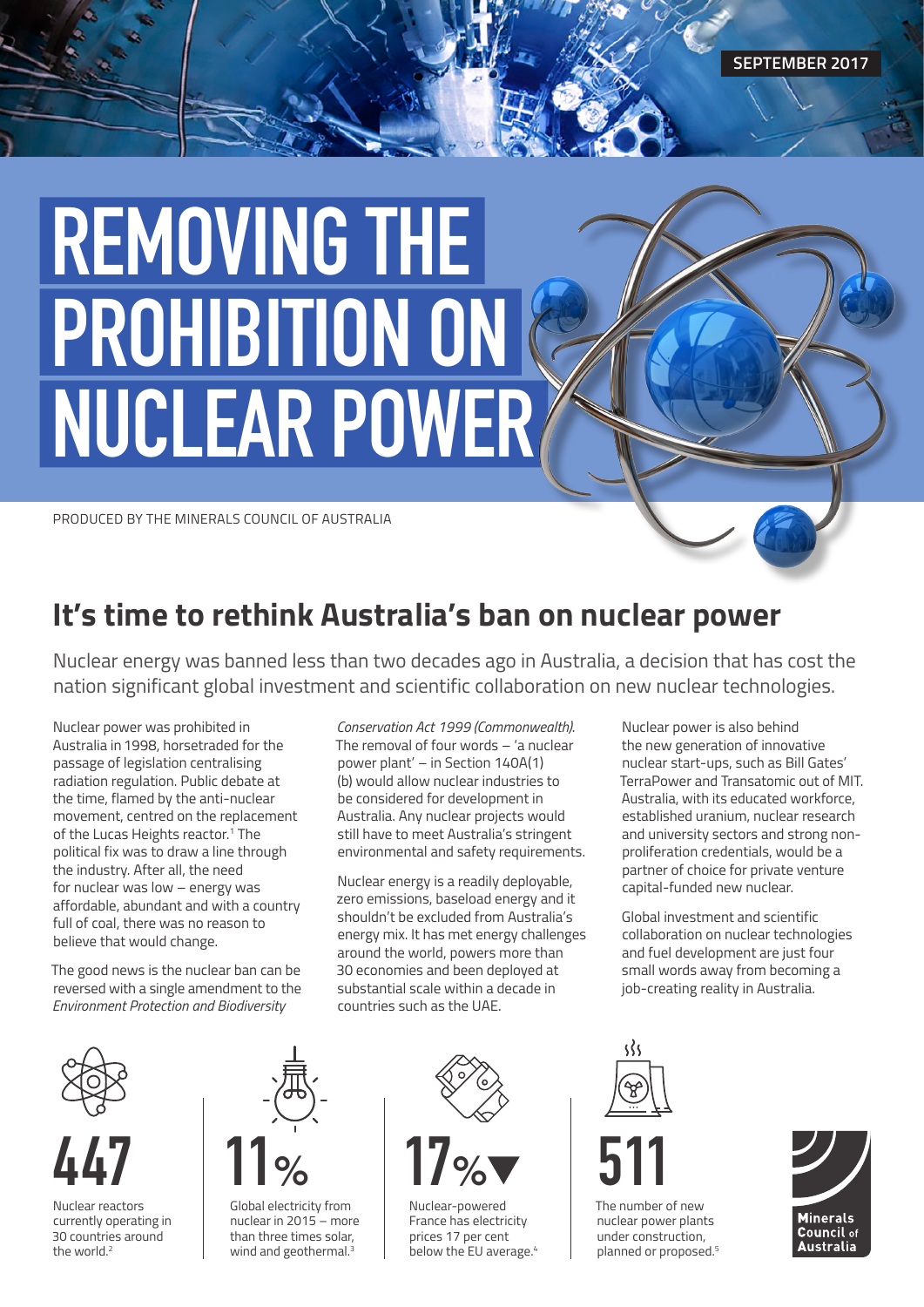### **How nuclear power came to be banned in Australia**

Population growth and industrialisation post-World War II saw a boom in nuclear power generation across America, Russia, Britain and France between the 1950s and the 1970s. Towards the end of this period the nuclear debate reached Australia.

#### **Australia's nuclear timeline**

# 1969

Proposal to build Australia's first nuclear reactor at Jervis Bay. Tenders were called and land cleared, but low cost coal and fiscal constraints saw the plan deferred and eventually scrapped.

# 1980S-90S

Anti-nuclear movement gains traction against a back-drop of French nuclear testing in the Pacific; the Rainbow Warrior incident; the siting of a nuclear waste repository for medical and industrial nuclear waste; and leaked plans to commercially site international nuclear waste in Australia.

# 1998

The *ARPANS Act 1998* passes into law. The Australian Radiation Laboratory and the Nuclear Safety Bureau are merged and renamed the Australian Radiation Protection and Nuclear Safety Agency (ARPANSA). Horsetrading with the Greens and the Australian Democrats results in the 'prohibition on certain nuclear installations' included in the Act.

# 1999

A similar clause, but with greater effect, is written into the *EPBC Act 1999*. Section 140A(1)(b) reads:

The Minister must not approve an action consisting of or involving the construction or operation of a:

b) nuclear power plant.

### **The case for removing the nuclear ban**

#### **1. Reliability**

#### **Nuclear power is reliable.**

In the United States, nuclear power provides around 20 per cent of the country's electricity needs. America's almost 100 reactors have been operating on average at over 90 per cent of their rated capacity.<sup>6</sup> In early 2014, US nuclear power plants were instrumental in supplying power during an extreme polar vortex when gas electricity generation was disrupted due to frozen pipelines.<sup>7</sup>

**Australia is the only high electricity consuming country without nuclear – or plans to include nuclear – in its energy mix.**

#### **2. Zero carbon emissions**

**Nuclear power has close to zero carbon emissions.** The National Renewable Energy Laboratory in the US concluded emissions from nuclear (12  $gCO<sub>2</sub>-e/kWh$ ) were less than solar PV (18-50 gCO<sub>2</sub>-e/kWh) and equivalent to wind (12  $gCO<sub>2</sub>-e/$ kWh).<sup>8</sup> Nuclear is also a high density energy – one drum of uranium oxide could power almost 2,000 average Australian homes for a year.

#### **3. Proven technology**

**Nuclear power is a proven technology.**  Thirty countries operate nuclear power plants today. Nuclear power generates around 11 per cent of global electricity consumption and underpins electricity supply in many of them. More than 220 new plants are under construction or planned. France produces over threequarters of its electricity via nuclear power and as a consequence has amongst the lowest emissions per kWh in the industrialised world.<sup>9</sup>

#### **Nuclear power consumer CONUCLEARY DISCOME IN A PULLEARY POWER POWER PROPERTY 1** China **2** US **3** India **4** Russian Federation **5** Japan **6** Canada **7** Germany **8** Brazil **9** France  **10** South Korea  **11** United Kingdom  **12** Saudi Arabia  **13** Mexico  **14** Italy\* **15** Iran  **16** Spain  **17** Turkey  **18** Taiwan  **19** Australia  **20** South Africa

\* More than 80 per cent of electricity imported by Italy comes from nuclear powered countries. Source: BP Statistical Review of World Energy June 2017

#### **Top 20 highest electricity consumption countries**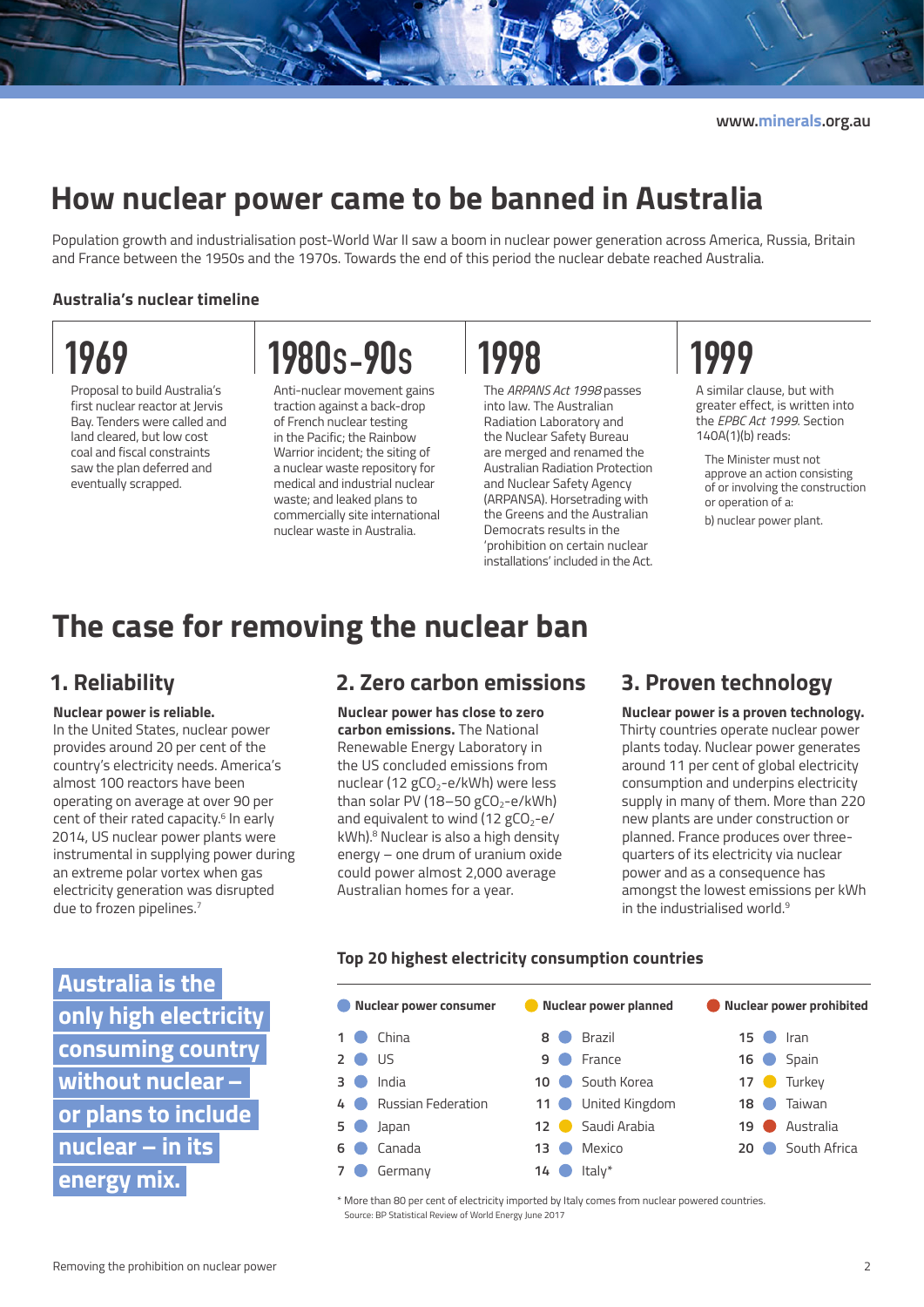#### **4. Affordable**

**Nuclear power is affordable.** All baseload power projects are capital intensive, but countries that invest in nuclear plants – and there are 58 reactors under construction today – will have assets that generate large amounts of power for 60 years at a stable cost. Small modular reactors (SMRs) are close to commercialisation in the US. A Nu-scale 50MWe SMR, for example, is projected to cost around US\$250 million.10 Three of these would cost and produce around the same amount of power as the largest wind farm in the southern hemisphere – and it would be reliable, synchronous, on-demand power.

#### **5. Safe**

**Nuclear power is safe.** Studies repeatedly show that nuclear power is safe. A study commissioned by Friends of the Earth in the UK concluded that: 'Overall the safety risks associated with nuclear power appear to be more in line with lifecycle impacts from renewable energy technologies'.<sup>11</sup> Of the three well-publicised accidents in almost four decades, two resulted in no radiation related fatalities.

#### **6. Low waste**

#### **Nuclear power produces low waste.**

Nuclear waste is low in volume, completely contained and can be managed safely. The South Australian Nuclear Fuel Cycle Royal Commission 'found that there are now advanced programs in a number of countries that have developed systems and technologies to isolate and contain used nuclear fuel in a geological disposal facility.'12

#### **Comparable in size and cost – but only nuclear provides 24/7 reliability**



#### **Nuclear power has a much smaller footprint than wind and solar**



#### **7. Global innovation**

**Nuclear innovation is surging.**  New generation nuclear is being driven by private sector-funded development of innovative nuclear technologies, such as Bill Gates' Terrapower, MIT's Transatomic and Oklo Inc, and the Gateway for Accelerated Innovation in Nuclear (GAIN). Removing Australia's ban on nuclear power would see

international nuclear innovators engage Australian scientists, engineers and universities in technology and fuel development leading to jobs, high-tech R&D and potentially the development of a global SMR manufacturing hub.13

#### **Economic contribution of nuclear industries: Australia vs Canada**

Australia digs and exports uranium, but its self-imposed nuclear power ban means it can't develop a high value, high tech nuclear industry like which exists in Canada<sup>20</sup>





**Canada Jobs** 60,000 **Value** C\$5b